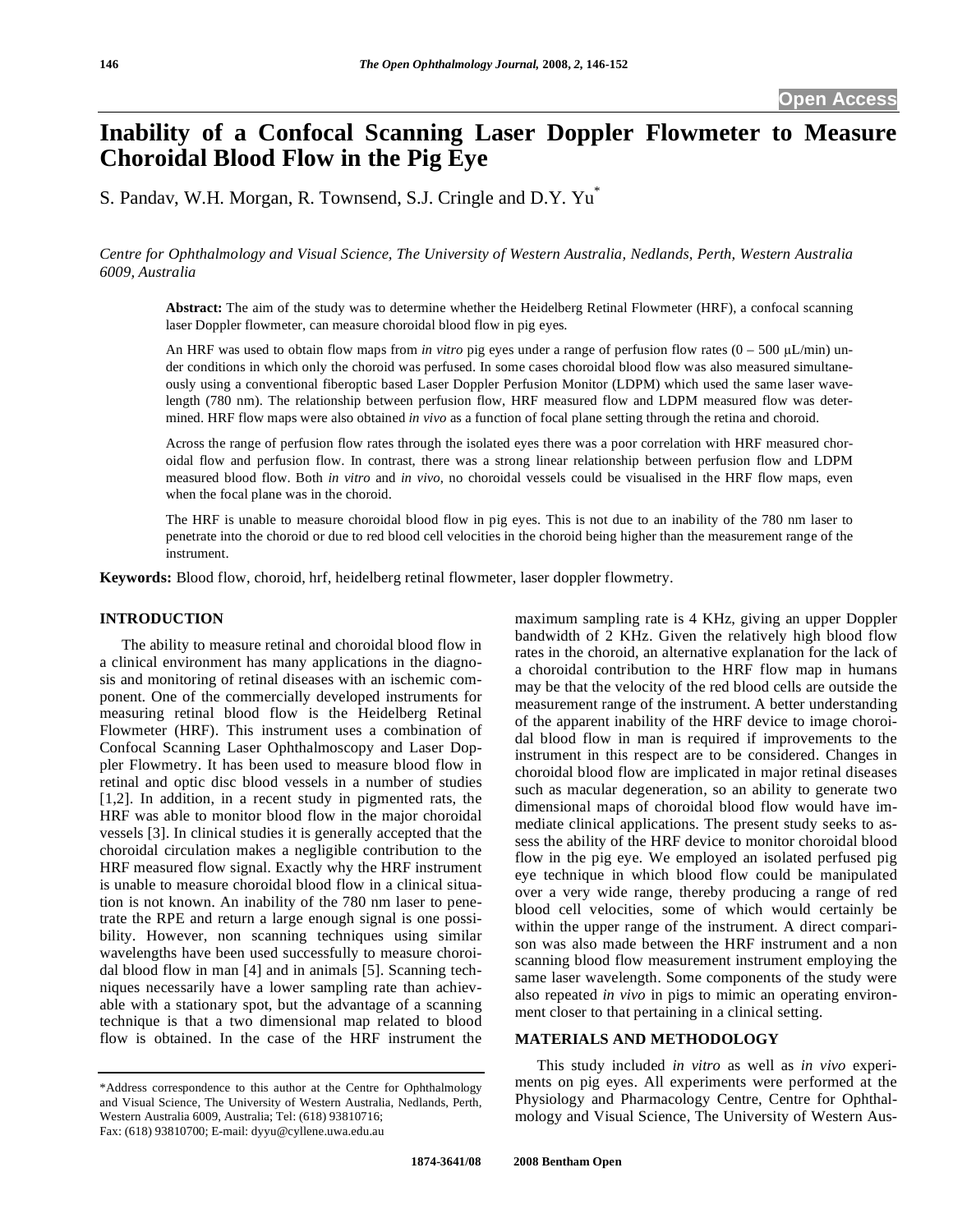tralia. All procedures involving animals were cleared by the Animal Ethics Committee of the University of Western Australia.

## **Preparation of Blood**

 Heparinized pig blood was used in all *in vitro* experiments. The blood was centrifuged then the plasma and the buffy coat were discarded. The packed RBCs were transferred to a heparinised 30 ml plastic syringe, which was then loaded on a syringe pump. Another 30 ml plastic syringe containing phosphate buffered saline (PBS) was loaded on the same pump. RBCs and PBS were mixed, in a ratio of 1: 1, during subsequent perfusion studies.

# *In Vitro* **Experiments**

 Thirteen freshly enucleated pig eyes were used for *in vitro* experiments. The eyes were dissected under an operating microscope (Carl Zeiss, OPMI 1, Germany) to expose the ophthalmic, retinal and ciliary arteries. The eye was kept wrapped in wet gauze to keep it moist. The cannula was connected to the 50%/50% RBC mixture from the syringe pump and the perfusate pressure was measured with a pressure transducer close to the entry point to the eye.

#### **Isolated Eyes Perfused** *via* **the Ophthalmic Artery**

 In seven eyes, the ophthalmic artery (OA) was cannulated. HRF flow images were then obtained before and after ligation of the retinal circulation. This confirmed the ability of the HRF instrument to detect flow in the retinal vessels, and allowed the effect of altering the plane of focus to be visualised. For measurements of choroidal blood flow, following ligation of the retinal circulation, the HRF camera was initially focussed at the plane of the NFL and then flow maps were acquired at focal planes from -1.5 to -3.5 Diopters relative to the NFL. This process was repeated at the same location following stepwise changes in perfusion rates between 0 and 500 μL/min.

# **Isolated Eyes Perfused** *via* **a Ciliary Artery**

 In the remaining six eyes, a cannula was passed into one of the ciliary arteries instead of the OA, so that only the choroid in the hemisphere under test was perfused. In addition, a 200-micron diameter LDPM optic probe was inserted into the eye through a small hole in the pars-plana. The tip of the probe was positioned close to the retinal surface in an area free of major retinal vessels overlying the area of choroid perfused by the cannulated ciliary artery. The HRF camera was aligned to view the same location and HRF flow maps taken at focal planes -1.5 to -3.5 D from that of the NFL. Both HRF and LDPM measurements were taken over a range of perfusion rates  $(0 - 400 \mu L/min)$ . At any given time only one laser was switched on to prevent the possibility of interference between the two instruments.

# *In Vivo* **Experiments**

 Six young pigs weighing 25-30 kg were used. Pigs were sedated with an intra muscular injection of Zoletil (Tiletamine 250 mg + Zolezepam 250 mg, Virbac (Australia) Pty. Ltd.) 25 mg/kg body weight, followed by endotracheal intubation. Anaesthesia was maintained by a mixture of nitrogen ( $\sim$  5 L/min), oxygen ( $\sim$  3 L/min) and halothane (0.5-1 %) administered through a ventilator (Ventimeter Controller, Air-Shields, Inc. Hatbora, Pennsylvania, USA). Appropriate depth of anaesthesia was maintained by adjusting the halothane concentration. Care was taken to have a stable blood pressure and respiratory rate. Cannulae were placed in the femoral artery, the anterior chamber of the eye and in the lateral ventricle of the brain to measure blood pressure (BP), intraocular pressure (IOP) and cerebrospinal fluid pressure (CSFP) respectively. The femoral vein was cannulated for intravenous delivery of heparin (2500 to 3000 units, Pharmacia & Upjohn, (Perth) Pty. Ltd. Bentley WA, Australia). The animal was placed on a specially designed table.

 The left eye was used for all HRF flow measurements. The pupil was dilated with l% mydriacyl (Tropicamide, Alcon, Australia) and 0.1% atropine eye drops. An eye ring was sutured to the conjunctiva at the limbus to keep the eye steady. A zero diopter contact lens was put on the cornea to keep the optics clear. Retinal blood flow measurements were made using the HRF camera which was mounted on a microscope stand for easy manoeuvrability. The camera was initially focused on the retinal NFL. After taking pictures at the NFL, the focal plane was moved towards vitreous by at least two 0.5 Diopter steps. Then the focal plane was shifted towards choroid in 0.25 to 0.5 diopters steps to a depth of  $-3.5$ diopters. Three images were acquired at each focal plane. At the end of the experiment, the pigs were sacrificed with an anaesthetic overdose delivered intravenously.

#### **Flow Measurements**

 Blood flow measurements were performed using the HRF and LDPM measuring instruments.

#### **HRF Imaging**

 A Heidelberg Retinal Flowmeter (Heidelberg Engineering GmbH, Heidelberg, Germany) was used for all HRF measurements. HRF measures blood flow by measuring the variations in the intensity of the backscattered light from the illuminated tissue. These intensity variations are caused by interference between the light scattered by stationary tissues and the light scattered by moving RBCs (frequency shifted light). The intensity variations are then fast Fourier transformed to get the power spectrum of the frequency shifted components. The instrument and its operation have been described in detail elsewhere [6]. Briefly, it has a 780-nm diode laser source, confocal optics and a photo-detector to measure backscattered light. It scans an area of 10° x 2.5° with image resolution of 256 x 64 pixels. Each of the 64 horizontal lines is scanned 128 times with a repetition rate of 4 KHz. Acquired data consists of 128 measurements at each of 16,384 locations. The software (HRF software version 1.02-1) allows various hemodynamic parameters to be calculated in the user selected area within the computer generated flow map.

#### **LDPM Measurements**

 A Laser Doppler Perfusion Monitor (Moor Instruments Inc. Devon, England), with a fiberoptic probe, was used for LDPM measurements. It uses a near infrared light at 780 nm wavelength. The depth of measurement is reported to be about 1 mm and the volume of tissue sampled is typically about 1 mm<sup>3</sup> [7]. The range of detectable measurement velocities lies between 0.001 and 10 mm/sec. The fiberoptic probe was placed close to the retinal surface. The incident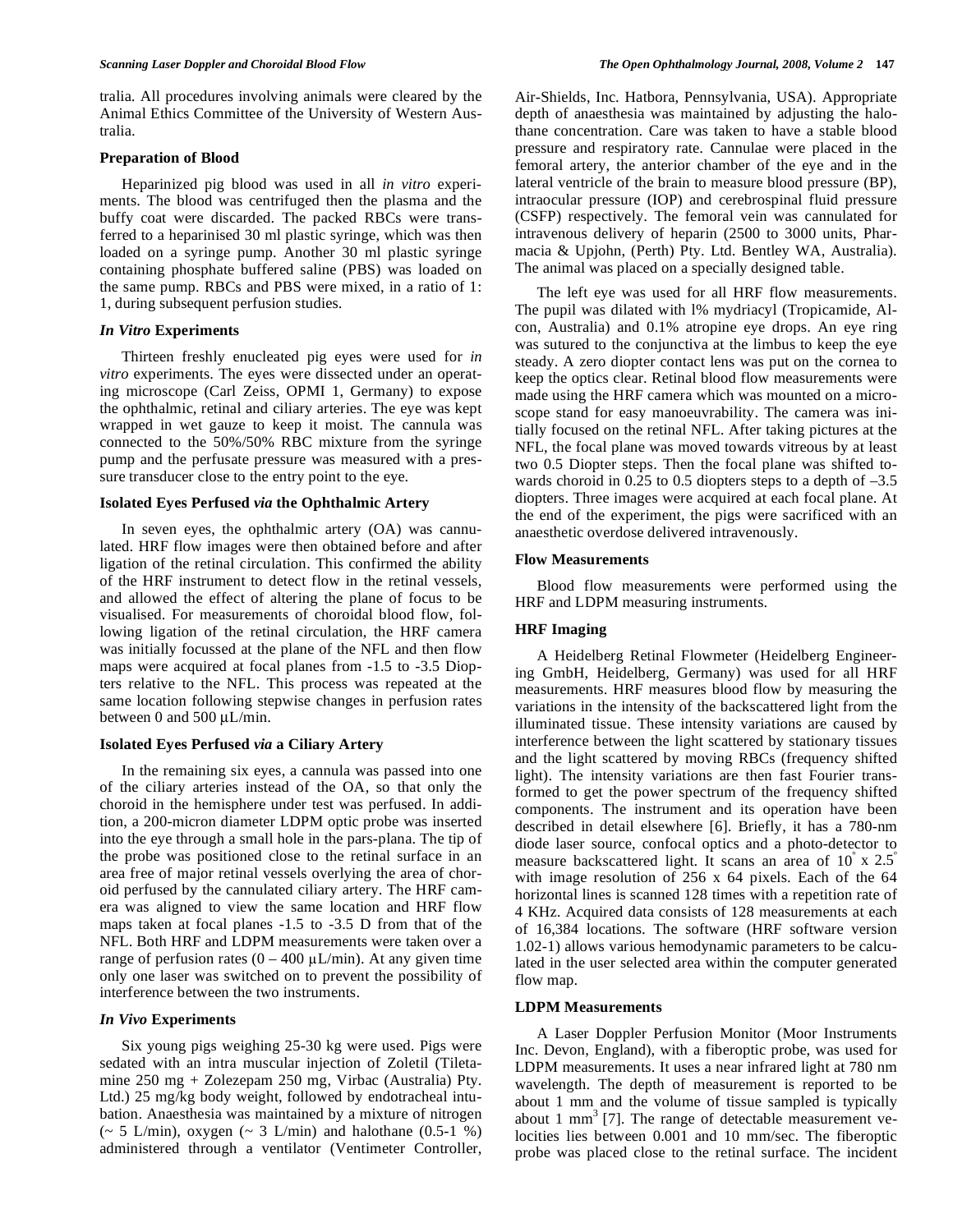near infrared light is scattered by the moving RBCs and the static tissues resulting in a frequency broadened backscattered light due to the Doppler effect. The backscattered light is collected by an optical fibre and measured by a photodetector. The signal is then analysed to extract relative flow measurements.

#### **Data Analysis**

 HRF Flow values were extracted from the selected locations using a square window of 10x10 pixels. While selecting locations, care was taken to place the analysis window over the capillary area avoiding any visible retinal blood vessels. In experiments where the LDPM was used, the analysis window was placed on the retinal area 'illuminated' by the LDPM. This made sure that LDPM and HRF recorded flow signals at the same location. In sequential images the measurement window was aligned at the same location by using a transparent template. The template was created by tracing the vessel outlines on an acetate film overlying the HRF flow image. *In vivo* experiments, three images were taken at each focal plane. The mean of the flow values acquired was used for subsequent analysis. In *in vitro* experiments, only one measurement was taken at each focal plane for a given flow rate. In both *in vivo* and *in vitro* studies the choroid was defined as being at tissue planes located -2.5 D + 1 D from the plane of the nerve fiber layer, and each of these locations was included in the choroidal average. Sigma Plot and Sigma Stat were used for data analysis (Systat Software, Point Richmond, CA). All values are expressed as mean  $\pm$  standard error. All error bars on graphs are standard errors.

#### **RESULTS**

#### *In Vitro* **Experiments**

 Fig. (**1**) shows the typical appearance of flow maps before and after ligation of the retinal circulation. At a per-



**Fig. (1).** HRF flow maps before and after ligation of retinal arteries. Ophthalmic Artery cannulated, perfusion rate = 500 µL /min. Before ligation of the retinal arteries the retinal vasculature is clearly evident in the HRF flow maps when the focal plane is in the superficial retina (upper left panels). At deeper focal planes the retinal vasculature becomes less evident but there is still no pattern associated with the choroidal vessels in the HRF flow map. After ligation of the retinal arteries (right panels), the retinal vessels are no longer evident in the HRF flow map, and again there is no evidence of a choroidal flow pattern in the deeper focal planes.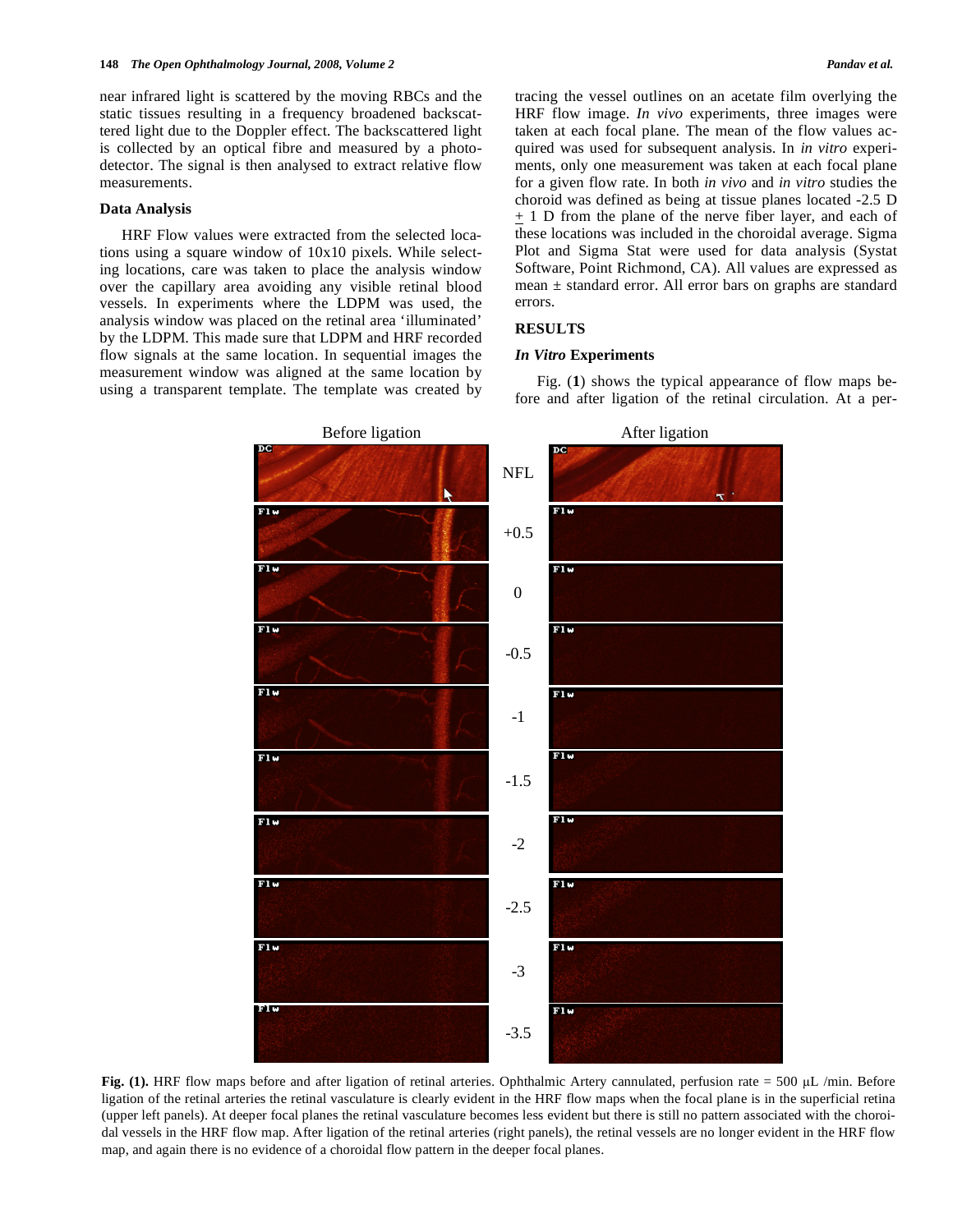fusate flow rate of 500  $\mu$ L/min, the larger components of the retinal vasculature are well defined in the HRF flow map when the focal plane was set at the NFL. The flow signals from the retinal vessels become less distinct as the focal plane is moved towards and into the choroid, but no pattern of choroidal vessels is seen. After ligation of the retinal circulation no retinal vessels are visible at any focal plane, but again no choroidal vessels are seen, even when the focal plane is within the choroid.

 Fig. (**2**) shows the HRF measured choroidal flow averaged for focal planes  $-2.5D + 1D$  as a function of perfusate flow rate with the retinal circulation ligated. There is no significant relationship between HRF measured choroidal flow and perfusate flow rate.



**Fig. (2).** HRF measured flow in the choroid, at different perfusion rates in a pig eyes perfused *via* the ophthalmic artery. There was no relationship between perfusion flow rate and HRF measured flow.

#### **LDPM Measured Flow Versus HRF Measured Flow in Pig Eyes Perfused** *via* **a Ciliary Artery**

 In this set of experiments the choroid was perfused through one of the ciliary arteries. This negated the requirement to ligate the retinal vessels and also removed the possibility of a localised area of choroidal non perfusion due to vascular occlusion. With the ophthalmic artery cannulation the perfusate is delivered to every quadrant of the choroid, but with a ciliary artery cannulation the majority of the perfusate is delivered to the side of the globe under investigation. In addition, to ensure that the HRF imaged area of the choroid was indeed perfused, choroidal flow in the area under study was also monitored using the LDPM probe. Fig. (**3**) shows the LDPM probe in position and the HRF measurement window in the same region of retina at a perfusate flow rate of  $400\mu L/min$  through the ciliary artery. Non perfused retinal vessels can be seen in the DC image, but they are absent from the HRF flow map. At deeper focal planes there is no evidence of choroidal vessels in the HRF flow map.

 The relationship between HRF measured flow and perfusion flow at the same location is shown in Fig. (**4**). There is no relationship between HRF measure flow and perfusion rate.



**Fig. (3).** LDPM probe in position adjacent to the area measured by the HRF (green box) in an eye in which the ciliary artery feeding this area of choroid was perfused. Note the absence of any retinal vessels in the HRF flow map and the absence of visible choroidal vessels.

 Fig. (**5**) shows the averaged data for LDPM measured flow as a function of perfusate flow. The relationship is highly linear between perfusion flow and LDPM measured flow.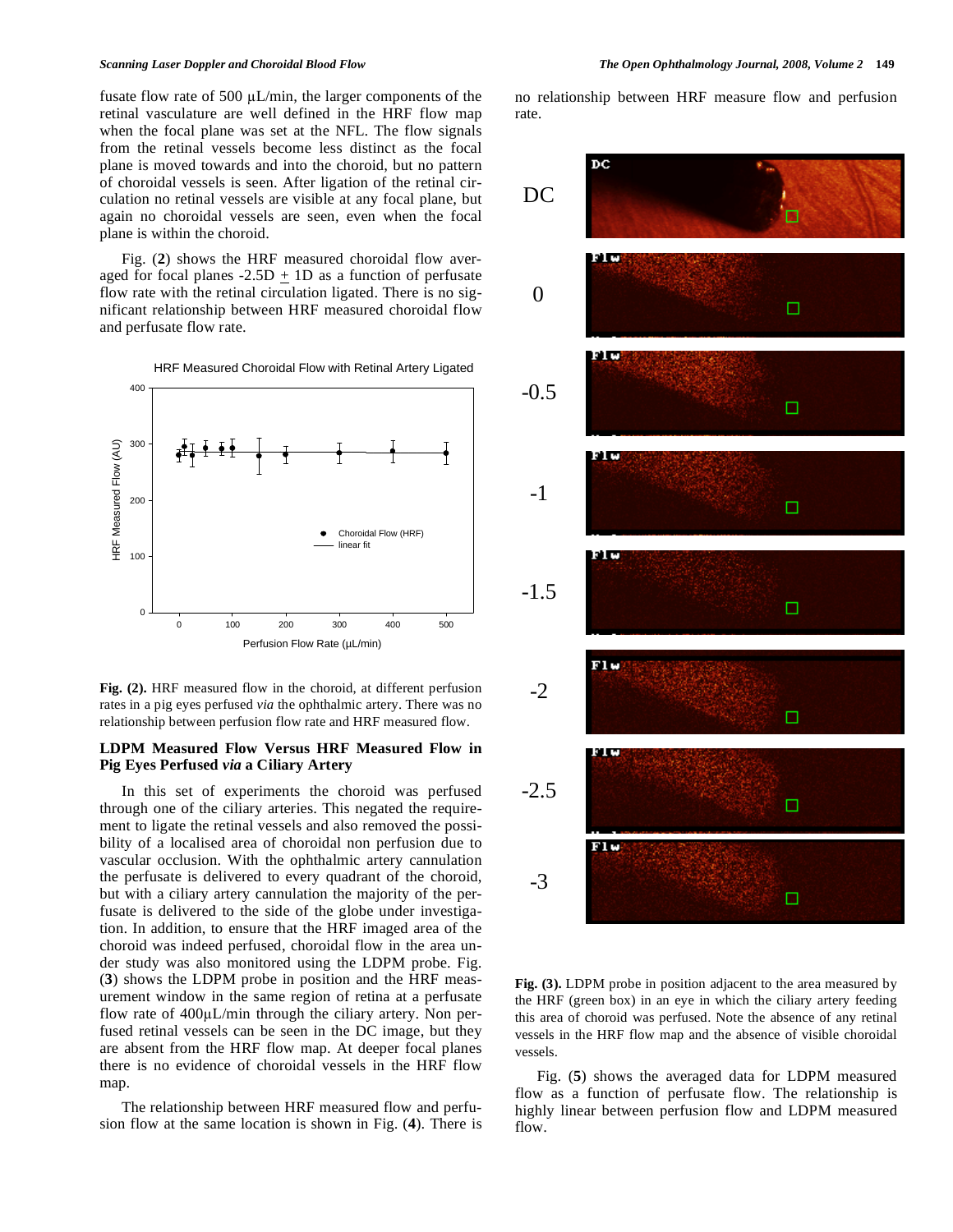HRF Measured Choroidal flow with ciliary artery cannulated



**Fig. (4).** HRF measured flow at different perfusion rates through the ciliary artery feeding the area of choroid being examined. HRF measure flow bears no relationship to perfusion flow.



**Fig. (5).** LDPM measured flow at different perfusion rates under the same conditions as Fig. (**4**). A highly linear relationship exists between LDPM measure flow and perfusate flow rate. The LDPM device uses the same wavelength (780 nm) as the HRF instrument.

#### *In Vivo* **Experiments**

 *In vivo*, HRF measurements at 8 locations in 6 pig eyes were recorded. Representative flow maps at different focal planes are shown in Fig. (**6**). Retinal vascular details were well defined when the focus was at the level of the NFL but became blurred as the focal plane moved deeper (from 0 to –3.5 D). No choroidal vessels were visible at any focal depth. The average HRF measured flow in the choroid was  $252.0 \pm 20.1$  AU.



**Fig. (6).** HRF flow maps, from an *in vivo* experiment, taken at different focal planes. The retinal vessels are clearly visible when the focal plane is in the superficial retina. At deeper focal planes the retinal vessels are less evident but choroidal vessels are not seen.

# **DISCUSSION**

 A clinically usable method of mapping choroidal blood flow would be of great value. In recent years there has been a lot of interest in measuring choroidal blood flow in healthy eyes as well as eyes with various disease conditions [4,8,9]. The Heidelberg Retinal Flowmeter (HRF) is a commercially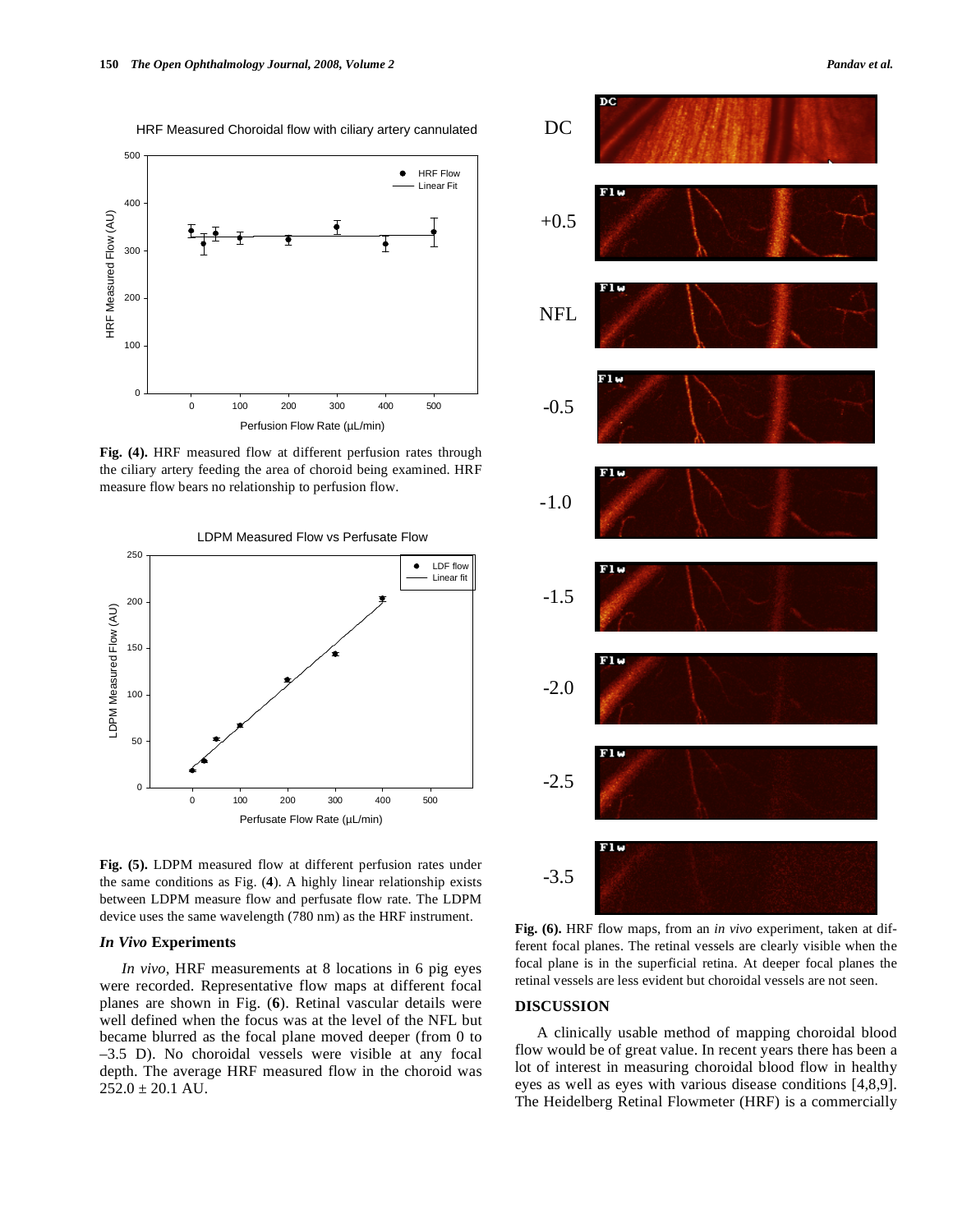available instrument widely used for generating perfusion maps of the retinal and optic disk vasculature [1,2,7,10,11]. It is generally accepted that the HRF instrument does not detect choroidal flow in routine clinical use. Why choroidal flow is not detected is not well understood. From a simplistic viewpoint it seems surprising that blood flowing in the choroidal vasculature does not swamp the HRF flow signal produced by the retinal circulation. The choroid is highly vascular, and the capillaries form an almost continuous sheet of fast flowing blood. Some estimates put the rate of choroidal blood flow to be 25 times that of the retinal circulation [12]. The absence of a choroidal signal in HRF flow maps deserves further investigation in the hope that a modified noninvasive technique can be developed which is able to generate perfusion maps of the choroidal circulation in a clinical environment.

 The present study demonstrates that the conventional HRF instrument is not able to measure choroidal blood flow in the pig eye. This is also true under low flow conditions in which the velocity of red blood cells is anticipated to produce Doppler frequency shifts less than the upper frequency limit of the instrument. In an isolated eye perfused *via* the ophthalmic artery it could be argued that there is a possibility that localised areas of non-perfusion may be present due to localised vascular occlusion. Given the highly vascular nature of the choroid and the relatively wide bore of all choroidal vessels, including the choriocapillaris, the prospect of local vascular occlusion seems remote. However, to address this issue we also performed studies in pig eyes perfused *via*  a ciliary artery. This lessens the likelihood of local nonperfusion as only one half of the eye is being perfused, offering fewer alternative routes for perfusate flow. In addition, we also monitored choroidal flow in the same area using a non-scanning laser perfusion monitor to directly confirm the presence of choroidal perfusion in the area in which the HRF measurement was performed. Finally we were able to demonstrate that choroidal vessels could not be visualised in the HRF flow maps obtained from *in vivo* pigs where any issues related to abnormal tissue perfusion are eliminated.

 It is important to investigate why choroidal vessels do not show up in the HRF flow maps. We have ruled out the possibility that perfusion rates are too high, since we see no choroidal vessels at perfusion rates close to zero. We have also shown that an alternative laser Doppler flowmetry device, using the same wavelength, has a linear response to choroidal flow. Thus an inability of 780 nm laser light to penetrate the RPE cannot be the sole explanation. A more likely explanation is that the effective sensitivity of the two instruments is different. The LDPM device measures the total light received from a fixed volume of tissue, whereas the HRF device is sampling light from each pixel of interest for only a small fraction of the time required for each scan. The confocal nature of the HRF, achieved by pinhole optics, must also necessarily reduce the Doppler shifted light being detected. Despite the confocal nature of the instrument it must be remembered that flow signals are often summed from a considerable retinal depth. It has been noted in thinner areas of retina, such as in the avascular region of the

rabbit retina, choroidal vessels can be visualised in the HRF flow map, even when the focal plane is set to the retinal surface [13]. This however was not true of the thicker vascularised portion of the rabbit retina in that study. Retinal thickness may therefore also play a part in determining the ability to identify choroidal vessels in HRF flow maps. Retinal thickness cannot be the only factor since, in pigmented rats, which have a retinal thickness of  $\sim 300$  - 350 µm (slightly thicker than human or pig retina), the major choroidal vessels were clearly visualised in HRF flow maps [3]. Factors such as tissue reflectance, scattering properties, and the influence of the structural properties of RPE/Bruch's membrane also need to be considered.

#### **CONCLUSION**

 The existing HRF instrument is unable to measure choroidal blood flow in the pig eye. The fact that choroidal vessels have been visualised by the HRF in some animal studies suggests that it must be a combination of factors that determines the presence or absence of choroidal flow signals in the HRF flow maps. There appears to be scope for further modifications of the HRF instrument to allow choroidal perfusion maps to be generated in a clinical setting.

#### **ACKNOWLEDGEMENTS**

 The authors wish to thank Dean Darcey for his invaluable assistance. We also wish to thank Heidelberg Engineering for the loan of the HRF instrument and for technical support.

 Grant support was provided by the National Health and Medical Research Council of Australia and the Australian Research Council Centre of Excellence in Vision Science.

#### **REFERENCES**

- [1] Hafez AS, Bizzaro RLG, Rivard M, Lesk MR. Changes in optic nerve head blood flow after therapeutic intraocular pressure reduction in glaucoma patients and ocular hypertensives. Ophthalmology 2003; 110(1): 201-10.
- [2] Michelson G, Welzenbach J, Pal I, Harazny J. Functional imaging of the retinal microvasculature by scanning laser Doppler flowmetry. Int Ophthalmol 2001; 23(4-6): 327-35.
- [3] Yu DY, Townsend R, Cringle SJ, Chauhan BC, Morgan WH. Improved interpretation of flow maps obtained by scanning laser Doppler flowmetry using a rat model of retinal artery occlusion. Invest Ophthalmol Vis Sci 2005; 46(1): 166-74.
- [4] Riva CE, Cranstoun SD, Grunwald JE, Petrig BL. Choroidal blood flow in the foveal region of the human ocular fundus. Invest Ophthalmol Vis Sci 1994; 35(13): 4273-81.
- [5] Kiel JW, Shepherd AP. Autoregulation of choroidal blood flow in the rabbit. Invest Ophthalmol Vis Sci 1992; 33(8): 2399-410.
- [6] Michelson G, Schmauss B. Two dimensional mapping of the perfusion of the retina and optic nerve head. Br J Ophthalmol 1995; 79(12): 1126-32.
- [7] Ludovico J, Bernardes R, Pires I, Figueira J, Lobo C, Cunha-Vaz J. Alterations of retinal capillary blood flow in preclinical retinopathy in subjects with type 2 diabetes. Graefes Arch Clin Exp Ophthalmol 2003; 241(3): 181-6.
- [8] Schmetterer L, Strenn K, Findl O, *et al.* Effects of antiglaucoma drugs on ocular hemodynamics in healthy volunteers. Clin Pharmacol Ther 1997; 61(5): 583-95.
- [9] Dimitrova G, Kato S, Tamaki Y, *et al.* Choroidal circulation in diabetic patients. Eye 2001; 15(Pt 5): 602-7.
- [10] Hafez AS, Bizzarro RL, Lesk MR. Evaluation of optic nerve head and peripapillary retinal blood flow in glaucoma patients, ocular